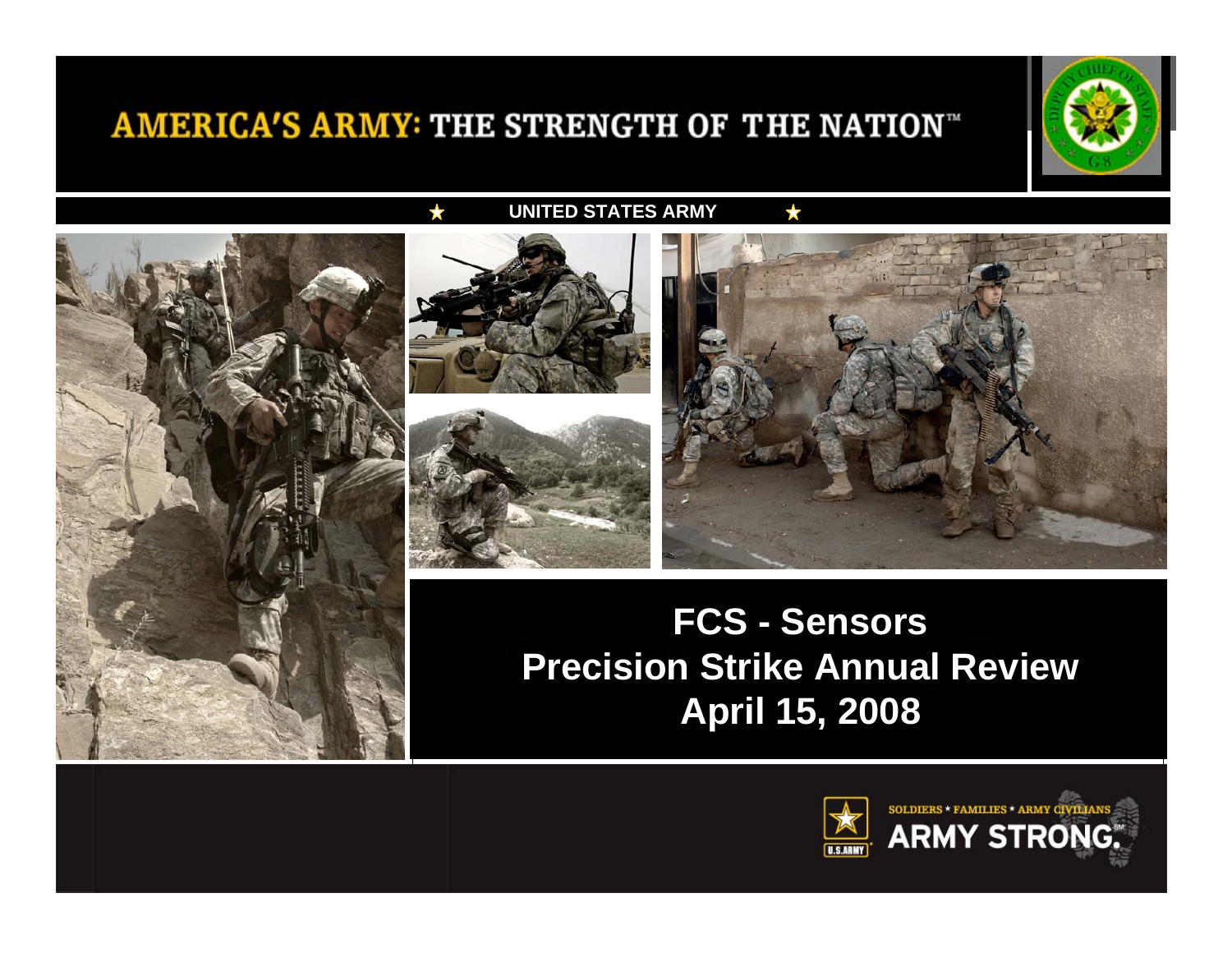

- $\triangleright$  Introduction
- ¾ FCS Broad Review
- ¾ Sensors
- ¾ Capabilities in Action Future Common Operation Picture
- **≻ Questions**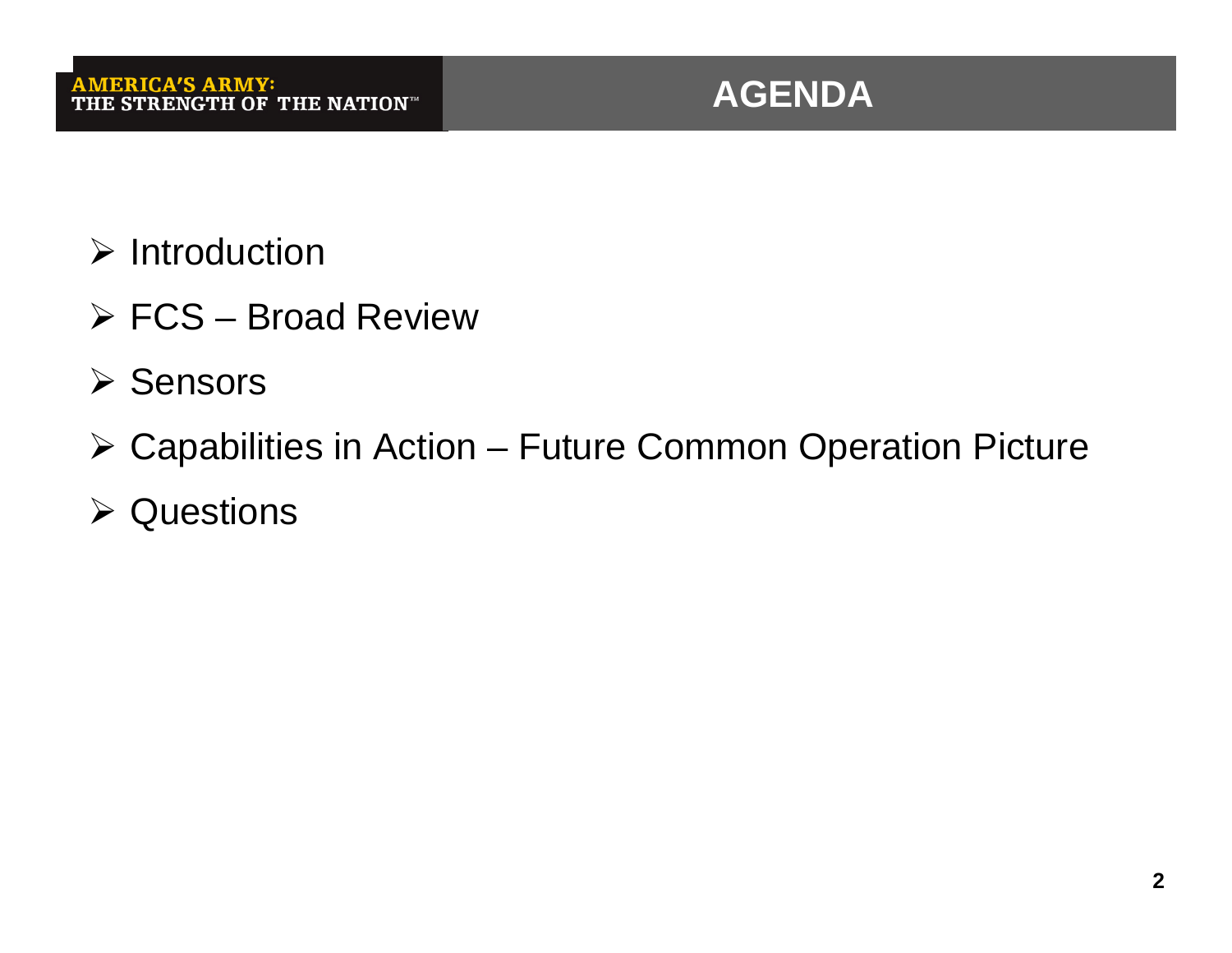### **Connect – Detect – Protect – Project… FCS**

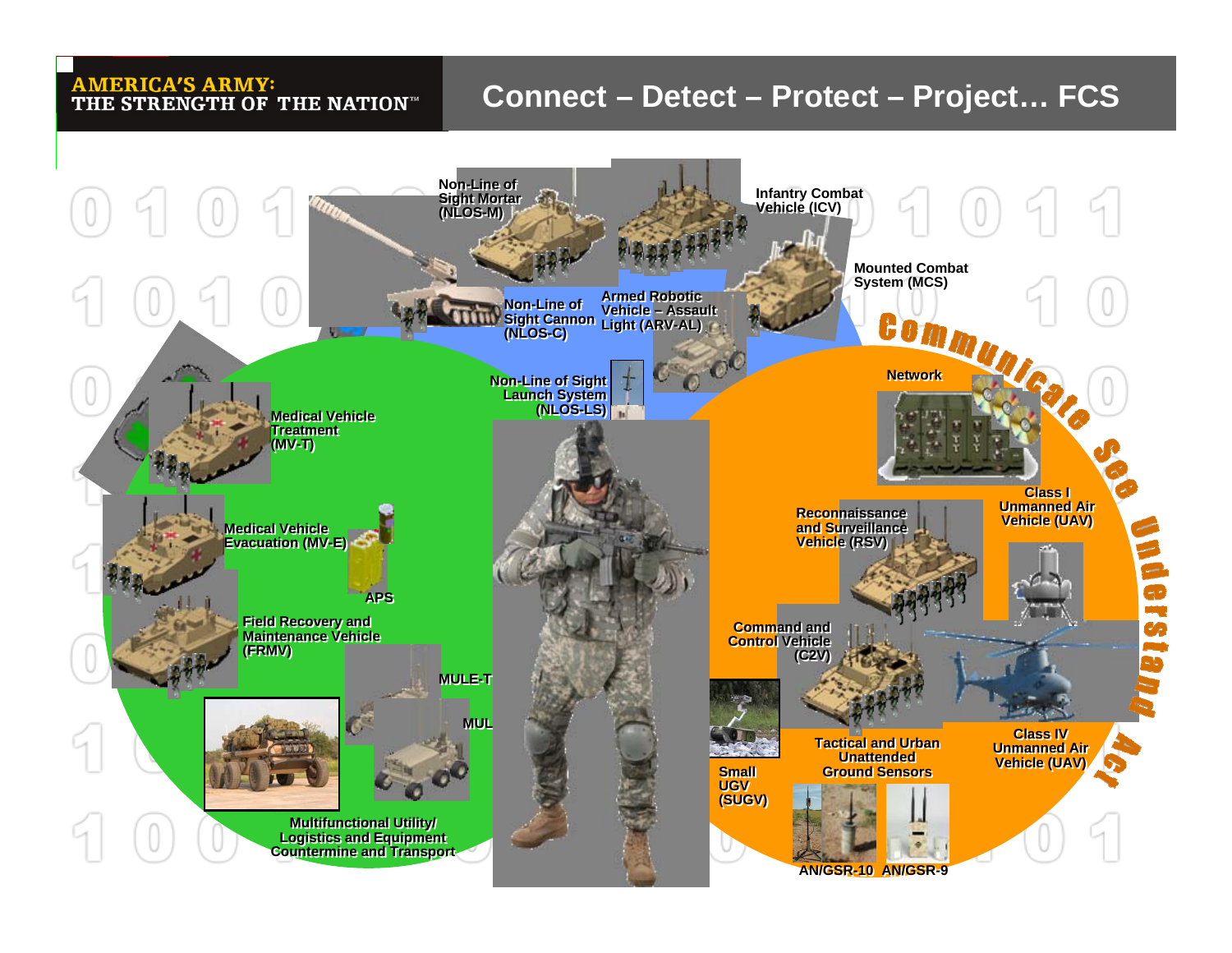## ¾ **"See first" -- in combination with the network results in:**

- **Shared situational awareness among units and soldiers**
- $\blacksquare$ **Ability to monitor vast territory**
- $\blacksquare$  **Enhanced knowledge of the enemy … soldiers mounted longer … more survivable against low tech weapons**
- ¾ **"Act First" --- In combination with the network, superior maneuverability and precision fires results in:**
	- $\blacksquare$ **Ability to surround and destroy enemy concentrations**
	- $\blacksquare$ **Enhanced ability for discrete killing in the midst of civilians**
	- **Keeps enemy dispersed; unable to connect with populations or mass**

¾ **Small logistical footprint, improved vehicle efficiency, and the network results in:**

- $\blacksquare$ **Sustained presence in the field**
- $\blacksquare$ **Larger area of operational control**
- $\blacksquare$ **Distributed operations**



**Army Strong 4**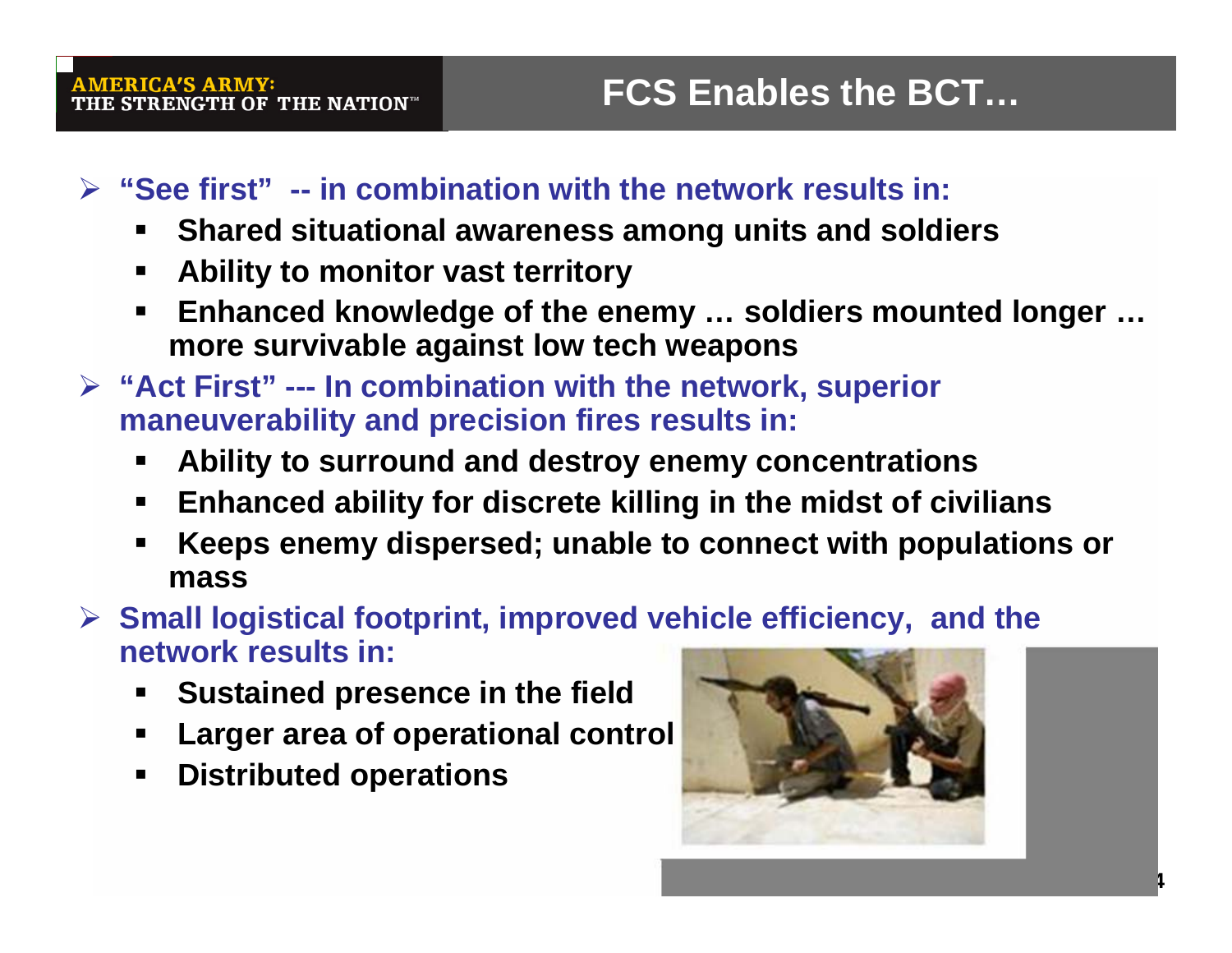# **FBCT Key System Characteristics**

### **Platforms**



**102 – Infantry Carrier Vehicles** 

**60 – Mounted Combat Systems**

- **30 – Reconnaissance & Surveillance Vehicles**
- **18 – Non Line of Sight Cannons**
- **24 – Non Line of Sight Mortars**





- **49 – Command & Control Vehicles**
- **10 – Medical Treatment Vehicles**
- **19 – Medical Evacuation Vehicles**

**10 – Maintenance and Recovery Vehicle** 

## **Unattended/Unmanned Systems**

**202 – Unattended Ground** 



**Sensor (Tactical)** 



**157 – Unattended Ground Sensor (Urban)** 



**24 – Non Line of Sight Launch System**





**45 – Armed Robotic Vehicle (Light)** 



**36 – Multifunction Utility/Logistics Equipment Vehicle (Transport)** 



**30 – Multifunction Utility/Logistics Equipment Vehicle (Countermine)** 

### **Unmanned Aerial Vehicles**







**32 – Class IV UAV**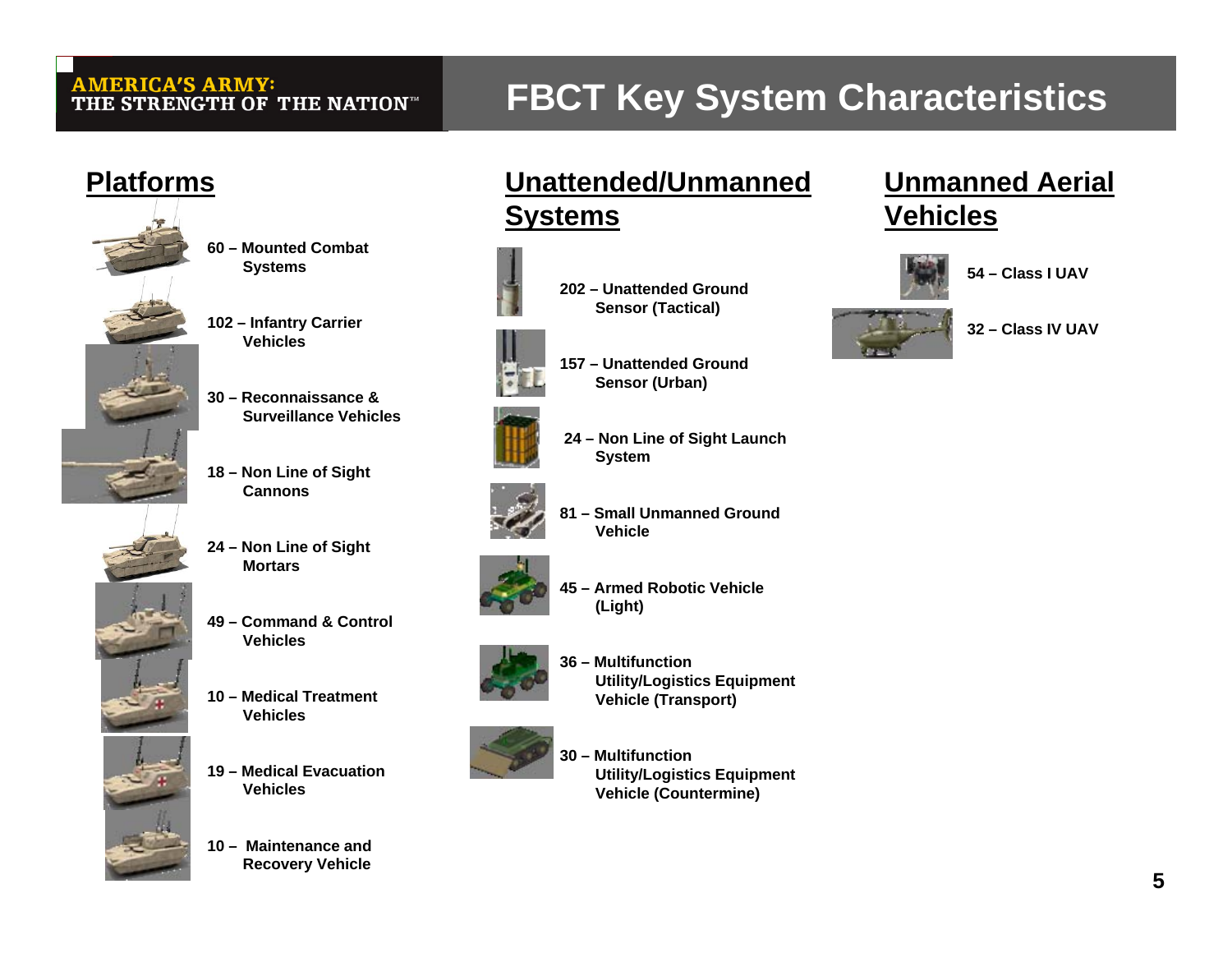# **AMERICA'S ARMY:<br>THE STRENGTH OF THE NATION**<sup>\*\*</sup>

# *Capability Comparison – Current to Future*

| Capability                                             | Pre-Modular Heavy<br><b>Brigades</b> | <b>Hvy BCT</b><br>(Modular) | Hvy BCT (with<br><b>Projected Spin Outs</b> ) | <b>FCS BCT</b>             | Remarks                                                                                                                                         |
|--------------------------------------------------------|--------------------------------------|-----------------------------|-----------------------------------------------|----------------------------|-------------------------------------------------------------------------------------------------------------------------------------------------|
| Personnel                                              |                                      |                             |                                               |                            |                                                                                                                                                 |
| Soldiers                                               | $3564 - 3779$ (no<br>organic avn)    | 3876<br>(no organic avn)    | 3910<br>(no organic aviation)                 | 3315<br>(organic aviation) | • Less personnel intensive<br>• 60% fewer support personnel                                                                                     |
| <u>&amp;</u><br>Situational<br>Protection<br>Awareness |                                      |                             |                                               |                            |                                                                                                                                                 |
| Sensor Systems                                         | 215                                  | 267                         | 432                                           | 836                        |                                                                                                                                                 |
| <b>Unmanned Ground</b><br>Vehicles (UGVs)              | $\overline{0}$                       | $\overline{0}$              | 79                                            | 192                        | Significant increase in sensors to<br>see/find the enemy first,<br>develop/sustain joint situational<br>awareness, and enhance<br>survivability |
| <b>Unmanned Aerial Vehicles</b><br>(UAVs)              | $\overline{0}$                       | 52                          | 80                                            | 122                        |                                                                                                                                                 |
| Mounted Mine Detection<br>Systems                      | $\mathbf 0$                          | $\mathbf{0}$                | 69                                            | 143                        |                                                                                                                                                 |
| Mobility<br>$\boldsymbol{\alpha}$<br>Lethality         |                                      |                             |                                               |                            |                                                                                                                                                 |
| Infantrymen in Squads                                  | $243 - 486$                          | 324                         | 324                                           | 702                        |                                                                                                                                                 |
| Dismounted<br>Bn & Bde Scouts                          | 90                                   | 120                         | 120                                           | 129                        |                                                                                                                                                 |
| Manned Combat Direct Fire<br>Systems                   | 132                                  | 167                         | 166                                           | 192                        | • More combat power  more<br>"Soldiers on Patrol"                                                                                               |
| Mortars, Cannons, and<br><b>Missiles</b>               | $87 - 114$                           | 66                          | 79                                            | 161                        | • Enhanced mobility<br>• Increased stand-off, precision<br>lethality                                                                            |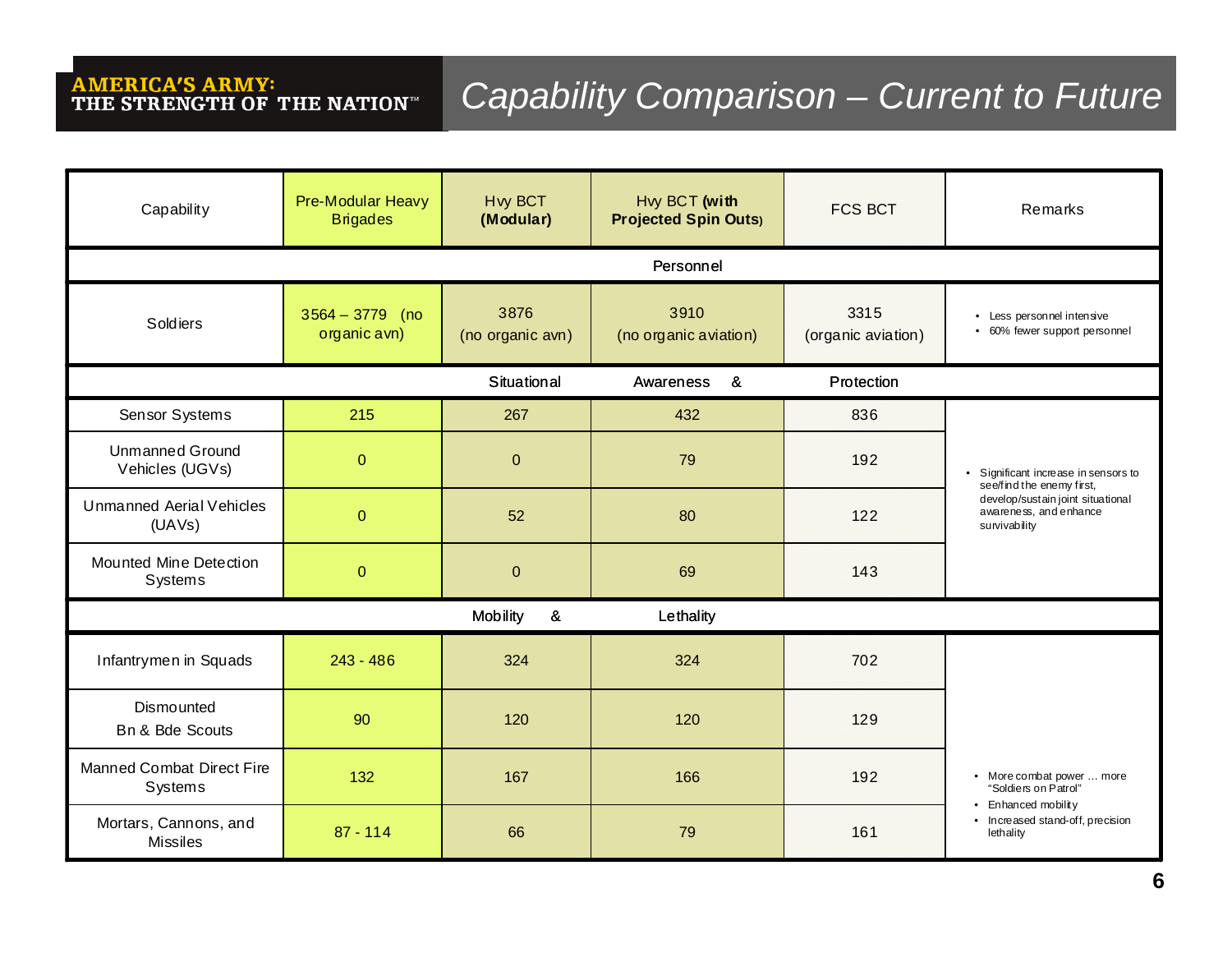### **Capabilities in Action - Future Common Operation Picture**

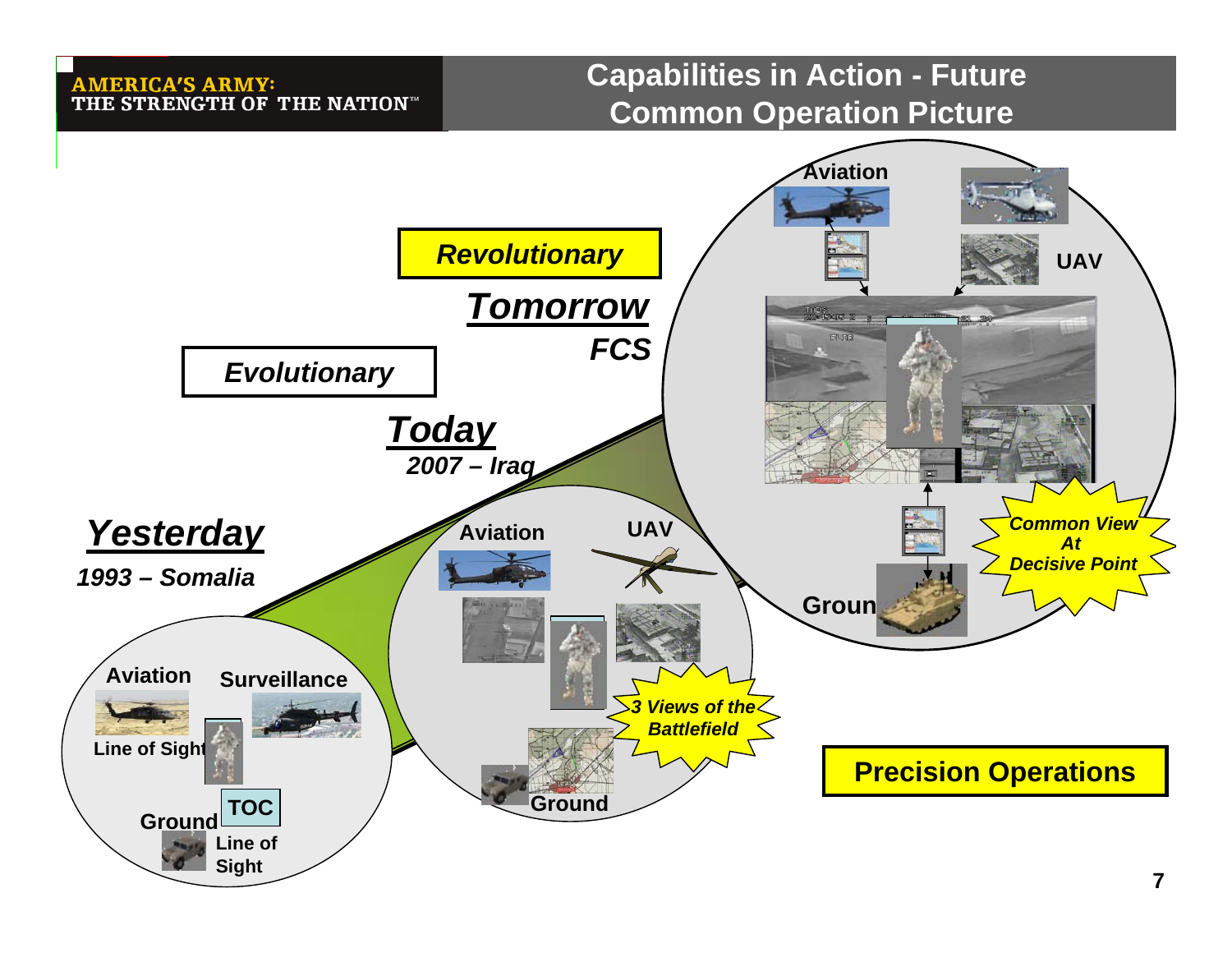**COL Paul M. CrawfordChief, Future Combat Systems HQDA G-8 Phone: (703) 692-5357 DSN: 222-5357Paul.Crawford@hqda.army.mil**

**Max Allegretta Deputy, Future Combat Systems HQDA G-8 Phone: (703) 693-3860 DSN: 223-3860Max.Allegretta@us.army.mil**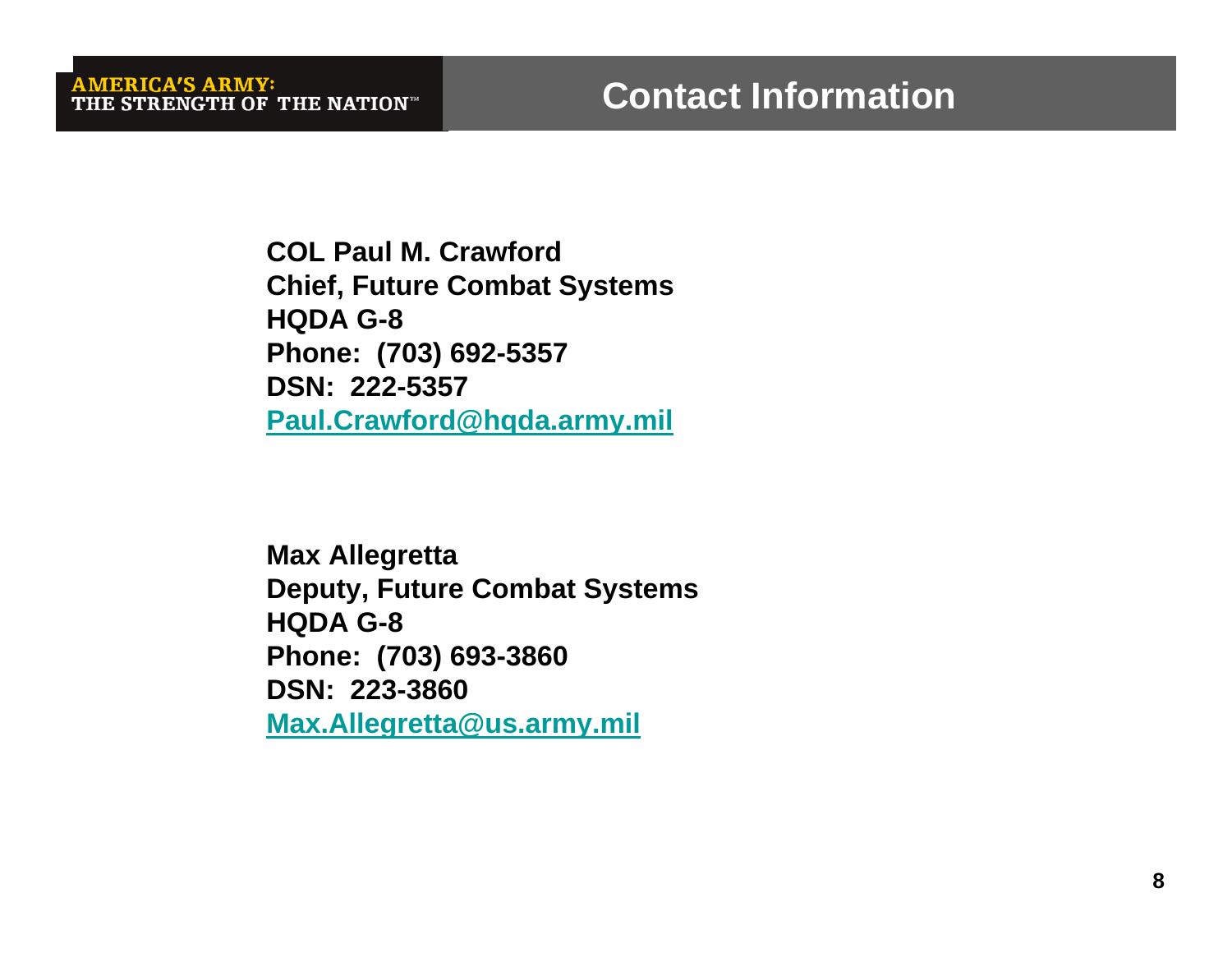# **Questions**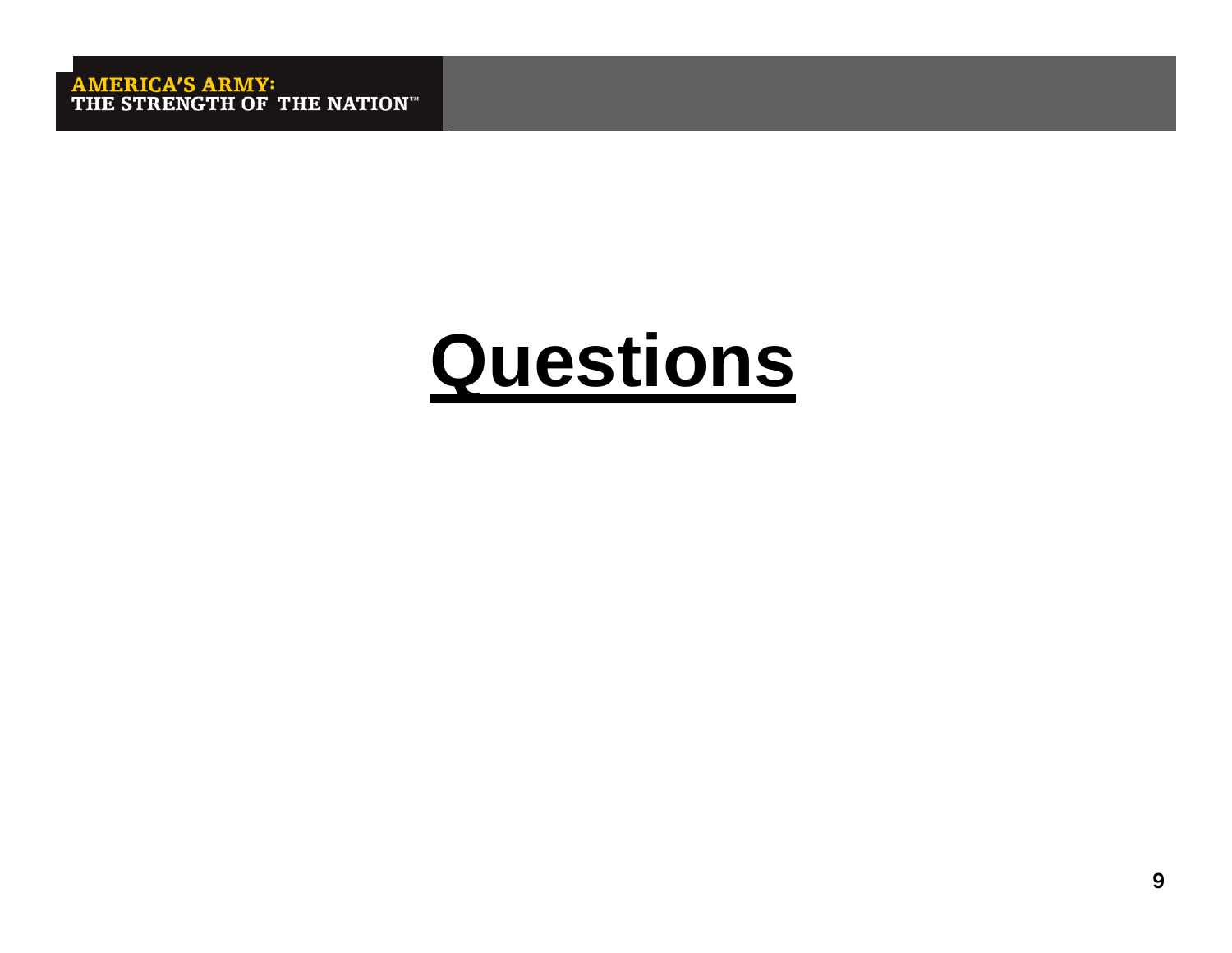# **BACK UP**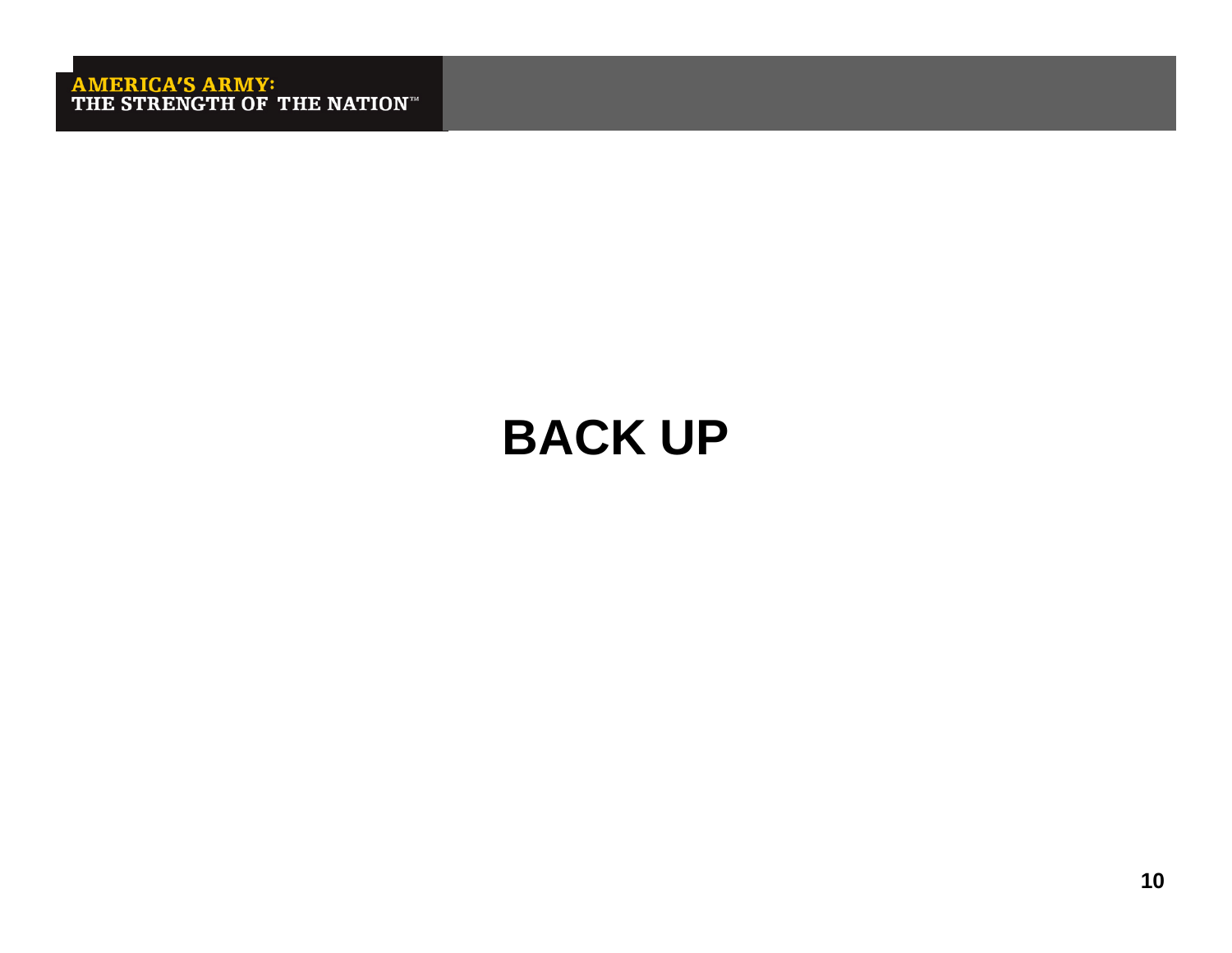# **A Revolutionary Concept to Achieve Precision Effects**